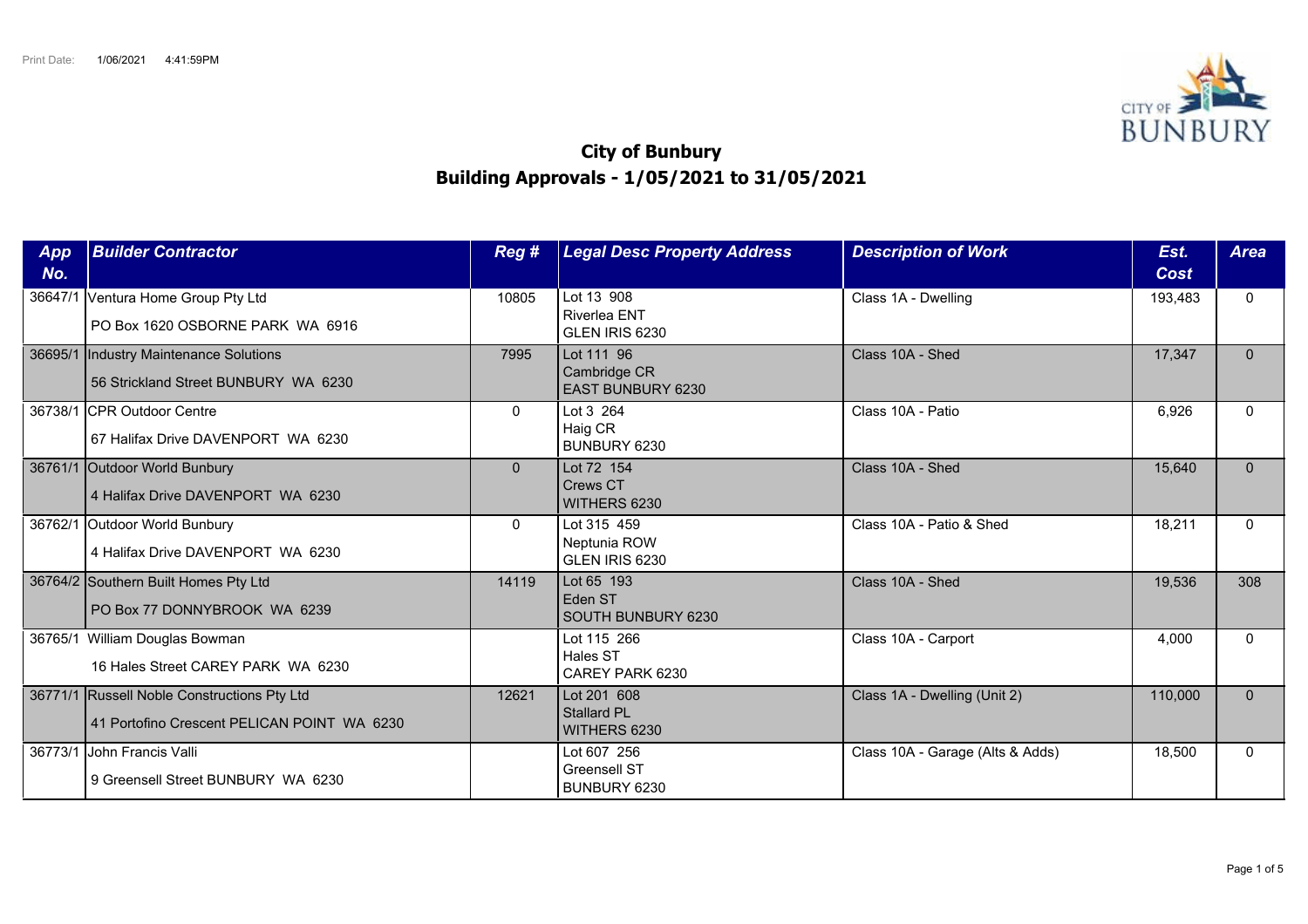| App<br>No. | <b>Builder Contractor</b>                                                    | Reg #          | <b>Legal Desc Property Address</b>                         | <b>Description of Work</b>                                        | Est.<br>Cost | <b>Area</b>  |
|------------|------------------------------------------------------------------------------|----------------|------------------------------------------------------------|-------------------------------------------------------------------|--------------|--------------|
| 36791/1    | Redink Homes South West<br>40/23-25 Casuarina Drive BUNBURY WA 6230          | 12049          | Lot 150 360<br>King RD<br>EAST BUNBURY 6230                | Class 1A - Dwelling                                               | 278,296      | 224          |
|            | 36793/1 Outdoor World Bunbury<br>4 Halifax Drive DAVENPORT WA 6230           | $\mathbf{0}$   | Lot 1 62<br><b>Blair ST</b><br>SOUTH BUNBURY 6230          | Class 10A - Shed                                                  | 14,200       | $\Omega$     |
|            | 36808/1 CPR Outdoor Centre<br>67 Halifax Drive DAVENPORT WA 6230             | $\overline{0}$ | Lot 3001 924<br>Wimbledon WY<br>WITHERS 6230               | Class 10A - Patio (Moorabinda Croquet<br>Club)                    | 16,068       | $\Omega$     |
|            | 36810/1 Southern City Building Group<br>9 Richter Road DAVENPORT WA 6230     |                | Lot 392 10<br>Alyxia DR<br>GLEN IRIS 6230                  | Class 10A - Shed                                                  | 15,330       | $\mathbf{0}$ |
| 36812/1    | Seaton Samuel Field<br>2 Geographe Way WITHERS WA 6230                       |                | Lot 371 240<br>Geographe WY<br>WITHERS 6230                | Class 10A - Patio                                                 | 16,500       | $\Omega$     |
| 36823/1    | <b>Barrier Reef Pools Southwest</b><br>PO Box 189 GELORUP WA 6230            |                | Lot 13 402<br>Mangles ST<br>SOUTH BUNBURY 6230             | Class 10B - Swimming Pool                                         | 34,665       | $\Omega$     |
|            | 36827/1 PSA Construction<br>PO Box 185 Bunbury 6230                          |                | Lot 66 347<br>Kalari RISE<br>SOUTH BUNBURY 6230            | Class 10A - Porch Extension                                       | 30,000       | $\mathbf{0}$ |
| 36831/1    | Steven Mark Billington<br>PO Box 110 BOYANUP WA 6237                         |                | Lot 1 345<br>Julia DR<br>SOUTH BUNBURY 6230                | Class 1A - Dwelling Alts & Adds<br>(Change of Classification)     | 19,275       | $\mathbf{0}$ |
|            | 36837/1 Cape Shades - Ermin Veurink<br>143 Kookaburra Way VASSE WA 6280      |                | Lot 2 43<br><b>Basilica PL</b><br>PELICAN POINT 6230       | Class 10A - Patio                                                 | 44,000       | $\Omega$     |
|            | 36840/1 Omni Constructions Pty Ltd<br>PO Box 5388 BUNBURY WA 6231            |                | Lot 84 669<br>Venn ST<br>EAST BUNBURY 6230                 | Class 1A - Dwelling x 3                                           | 577,500      | $\mathbf{0}$ |
|            | 36841/1 BBS Building Group Pty Ltd<br>15 Clarke Street SOUTH BUNBURY WA 6230 |                | Lot 38 138<br><b>Constitution ST</b><br>SOUTH BUNBURY 6230 | Class 1A - Two Storey Dwelling                                    | 800,000      | $\mathbf{0}$ |
|            | 36847/1   Home Group WA South West Pty Ltd<br>PO Box 426 BUNBURY WA 6231     | 10564          | Lot 4 230<br><b>Frankel ST</b><br>CAREY PARK 6230          | Class 1A - Dwelling                                               | 169,665      | $\Omega$     |
|            | 36849/1 CEM Alliance Pty Ltd<br>15 McCombe Road DAVENPORT WA 6230            |                | Lot 8 415<br>McCombe RD<br>DAVENPORT 6230                  | Class 10A & 10B - Fascia & Storage &<br>Pylon Sign (Unauthorised) | 30,000       | $\mathbf{0}$ |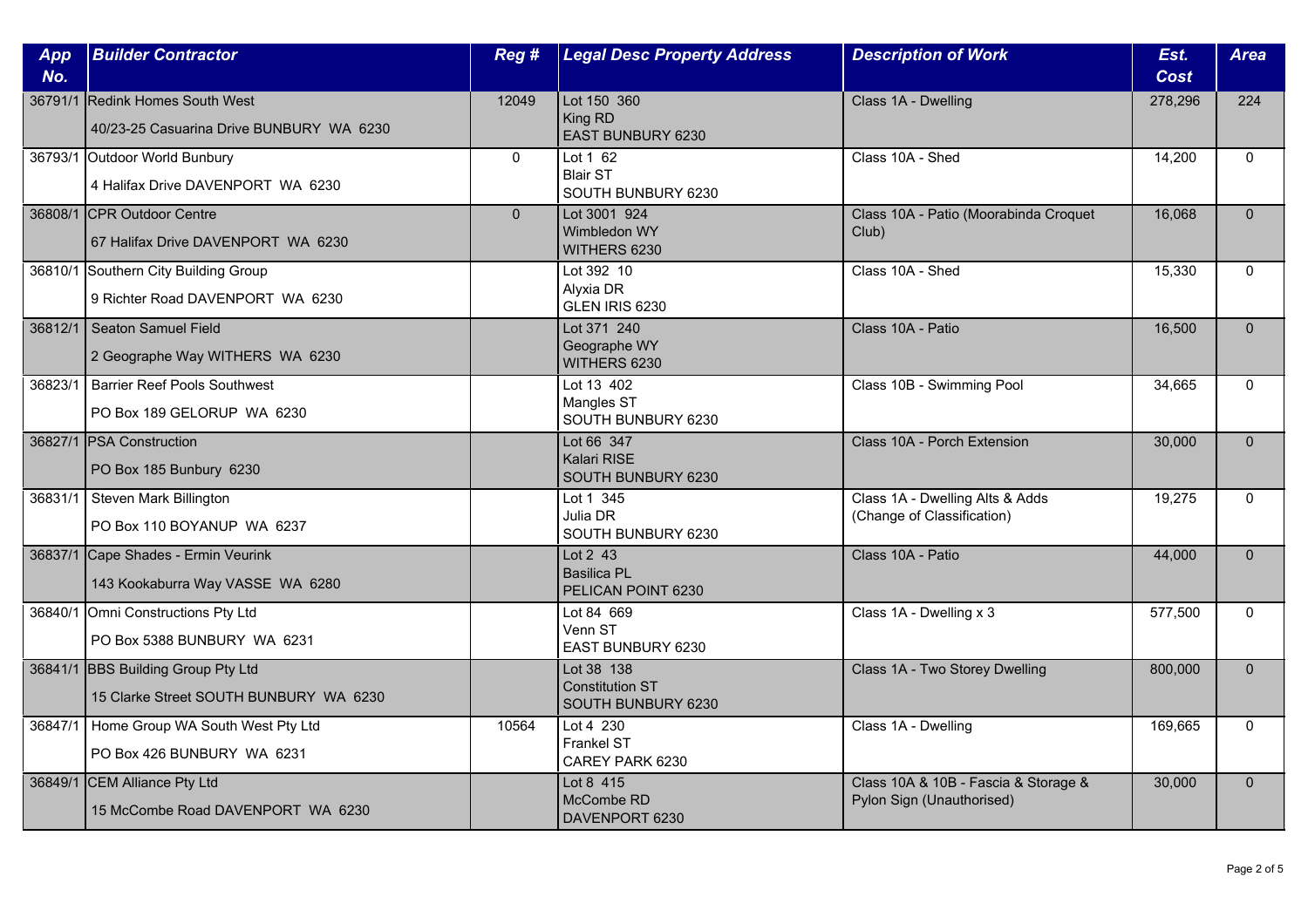| <b>App</b><br>No. | <b>Builder Contractor</b>                                                           | Reg #          | <b>Legal Desc Property Address</b>                       | <b>Description of Work</b>                                     | Est.<br><b>Cost</b> | <b>Area</b>  |
|-------------------|-------------------------------------------------------------------------------------|----------------|----------------------------------------------------------|----------------------------------------------------------------|---------------------|--------------|
| 36850/1           | Focus Shopfit Pty Ltd<br>PO Box 1326 WANGARA WA 6947                                |                | Lot 62 574<br>Sandridge RD<br>EAST BUNBURY 6230          | Class 6 - Shop Fitout (Tenancy 3 - P & N<br>Bank)              | 260,000             | $\Omega$     |
|                   | 36852/1   WeatherSafe WA<br>PO Box 195 BUNBURY WA 6231                              |                | Lot 73 601<br><b>Spencer ST</b><br>SOUTH BUNBURY 6230    | Class 10B - Shade Sails x 3 (Bunbury<br><b>Baptist Church)</b> | 9,570               | $\mathbf{0}$ |
| 36853/1           | Georgiou Group<br>68 Hasler Road OSBORNE PARK WA 6017                               |                | Lot 20 612<br>Stephen ST<br>BUNBURY 6230                 | Class 5 - Office (5 Storey)                                    | 13,000,000          | $\Omega$     |
|                   | 36856/1 Outdoor World Bunbury<br>4 Halifax Drive DAVENPORT WA 6230                  | $\overline{0}$ | Lot 259 714<br><b>Wisbey ST</b><br>CAREY PARK 6230       | Class 10A - Patio                                              | 8,540               | $\Omega$     |
| 36857/1           | Industry Maintenance Solutions<br>56 Strickland Street BUNBURY WA 6230              | 7995           | Lot 166 290<br><b>Hertford ELB</b><br>COLLEGE GROVE 6230 | Class 10A - Shed                                               | 12,683              | $\Omega$     |
| 36858/1           | Tangent Nominees Pty Ltd<br>242 Leach Highway MYAREE WA 6154                        |                | Lot 9 947<br>Canter CCT<br>SOUTH BUNBURY 6230            | Class 1A - Dwelling                                            | 230,086             | $\Omega$     |
|                   | 36860/1 Tangent Nominees Pty Ltd<br>242 Leach Highway MYAREE WA 6154                |                | Lot 14 402<br>Mangles ST<br>SOUTH BUNBURY 6230           | Class 1A - Dwelling                                            | 265,530             | $\mathbf{0}$ |
|                   | 36862/1 Xpress Patio, Sheds & Powdercoaters<br>2/64 Halifax Drive DAVENPORT WA 6230 |                | Lot 145 689<br><b>Wattle ST</b><br>BUNBURY 6230          | Class 10A - Patio                                              | 4,370               | $\mathbf{0}$ |
|                   | 36863/1 Xpress Patio, Sheds & Powdercoaters<br>2/64 Halifax Drive DAVENPORT WA 6230 |                | Lot 322 188<br>Dwyer ST<br>EAST BUNBURY 6230             | Class 10A - Patio x 2                                          | 14,030              | $\Omega$     |
|                   | 36865/1 Luke Ashton Manning Tucker<br>33 Third Avenue BASSENDEAN WA 6054            |                | Lot 177 242<br><b>Gerrard PL</b><br>CAREY PARK 6230      | Class 10A - Patio (Unauthorised)                               | 10,000              | $\mathbf{0}$ |
|                   | 36868/1 Sophie Cramond<br>25 Littlefair Drive WITHERS WA 6230                       |                | Lot 92 383<br><b>Littlefair DR</b><br>WITHERS 6230       | Class 10B - Masonry Front Fence<br>(Unauthorised)              | 6.000               | $\mathbf{0}$ |
|                   | 36869/1 Shaun Crane<br>8 Limousin Turn EATON WA 6232                                |                | Lot 509 864<br><b>Worcestor BND</b><br>DAVENPORT 6230    | Class 8 - Warehouse (Animal<br>Incinerator)                    | 500                 | $\Omega$     |
|                   | 36871/1 Stepnell Building & Renovations<br>23 Mindalong Close SOUTH BUNBURY WA 6230 |                | Lot 24 370<br>Latreille RD<br>SOUTH BUNBURY 6230         | Class 1A - Dwelling (Alts & Adds)                              | 319,000             | $\mathbf{0}$ |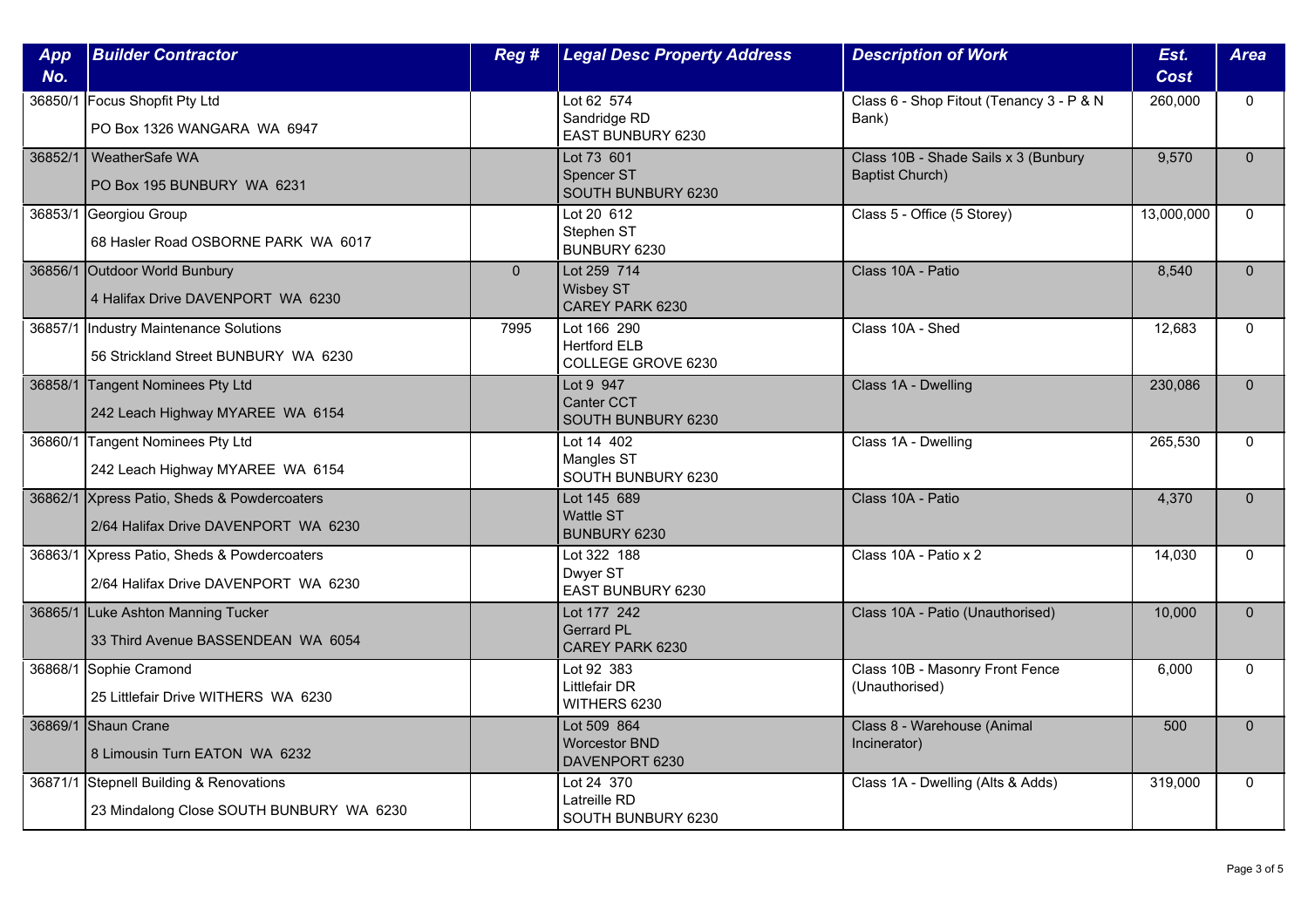| App<br>No. | <b>Builder Contractor</b>                                                          | Reg #             | <b>Legal Desc Property Address</b>                            | <b>Description of Work</b>                                    | Est.<br>Cost | <b>Area</b>  |
|------------|------------------------------------------------------------------------------------|-------------------|---------------------------------------------------------------|---------------------------------------------------------------|--------------|--------------|
|            | 36872/1 Solgen Energy Group<br>Level 1 / 33 Herbert Street ST LEONARDS NSW<br>2065 |                   | Lot 140 81<br><b>Brittain RD</b><br>CAREY PARK 6230           | Class 10B - Solar Panel Installation<br>(Parks Centre)        | 961,701      | $\Omega$     |
|            | 36873/1   Carolyn Ann Mortley<br>16 Joel Crescent SOUTH BUNBURY WA 6230            |                   | Lot 1 1 417<br>MacKinnon WY<br>EAST BUNBURY 6230              | Class 8 - Mezzanine Storage Area<br>(Unauthorised)            | 12.000       | $\mathbf{0}$ |
|            | 36874/1 CPR Outdoor Centre<br>67 Halifax Drive DAVENPORT WA 6230                   | $\overline{0}$    | Lot 1 1 616<br><b>Stirton CT</b><br><b>SOUTH BUNBURY 6230</b> | Class 10A - Patio x 2                                         | 4,669        | $\Omega$     |
|            | 36876/1   Trent Stephen Bulman<br>9 Everlasting Lane GLEN IRIS WA 6230             |                   | Lot 53 208<br><b>Everlasting LA</b><br>GLEN IRIS 6230         | Class 10A - Carport (Unauthorised)                            | 1,000        | $\mathbf{0}$ |
|            | 36877/1 Prime Contracting Pty Ltd<br>8 Simpson Avenue BUNBURY WA 6230              | wad307<br>wara927 | Lot 110 488<br>Palm ST<br>BUNBURY 6230                        | Class 1A - Dwelling (Demolition)                              | 15,000       | $\Omega$     |
|            | 36878/1 Prime Contracting Pty Ltd<br>8 Simpson Avenue BUNBURY WA 6230              | wad307<br>wara927 | Lot 6<br>Albert RD<br>EAST BUNBURY 6230                       | Class 1A - Dwelling (Demolition)                              | 16,500       | $\Omega$     |
|            | 36879/1 BG Grieve Builder<br>PO Box 1727 BUNBURY WA 6231                           |                   | Lot 543 694<br>Westwood ST<br>WITHERS 6230                    | Class 1A - Dwelling (Alts & Adds)                             | 19,980       | $\Omega$     |
|            | 36880/1 Civilcon WA Pty Ltd<br>6 Wimbridge Road PICTON WA 6229                     | 11204             | Lot 64 149<br>Craigie ST<br>DAVENPORT 6230                    | Class 7B - Warehouse                                          | 110,000      | $\mathbf{0}$ |
|            | 36881/1 Southern City Building Group<br>9 Richter Road DAVENPORT WA 6230           |                   | Lot 36 224<br><b>Forrest ST</b><br>EAST BUNBURY 6230          | Class 10A - Shed                                              | 19,346       | $\Omega$     |
|            | 36883/1 Christopher Alan Cook<br>PO Box 879 BUNBURY WA 6231                        |                   | Lot 71 248<br>Gleneagles WY<br>PELICAN POINT 6230             | Class 10B - Spa Pool & Pool Safety<br><b>Barriers</b>         | 5,000        | $\mathbf{0}$ |
|            | 36884/1 Picton Civil Pty Ltd<br>PO Box 9105 PICTON WA 6229                         |                   | Lot 5 223<br><b>Forrest AV</b><br>SOUTH BUNBURY 6230          | Class 1A & 10A - Wall, Carport & Shed<br>(Partial Demolition) | 29,592       | $\Omega$     |
|            | 36887/1   TKL Contractors Pty Ltd<br>PO Box 6378 SOUTH BUNBURY WA 6230             |                   | Lot 101 402<br>Mangles ST<br>SOUTH BUNBURY 6230               | Class 10B - Swimming Pool & Pool<br><b>Safety Barriers</b>    | 34,181       | $\Omega$     |
|            | 36889/1 Shelford Constructions Pty Ltd<br>131 Dixon Road EAST ROCKINGHAM WA 6168   | 8429              | Lot 2 257<br><b>Gregory ST</b><br>SOUTH BUNBURY 6230          | Class 1A - Dwelling                                           | 243,522      | 250          |